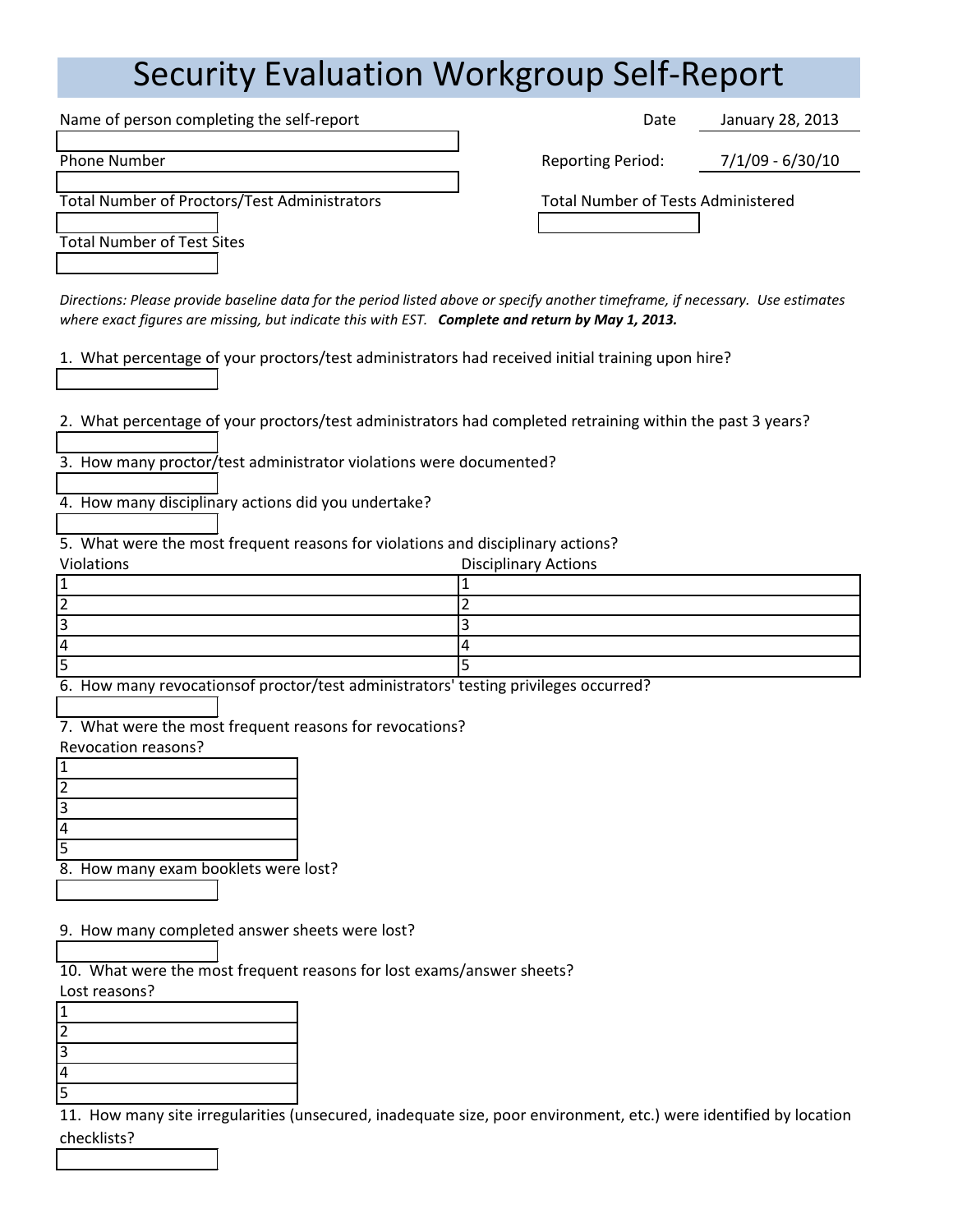12. How many test site irregularities occurred in each type of center?

| Onsite?               |                                                                       |
|-----------------------|-----------------------------------------------------------------------|
| Online?               |                                                                       |
| Test Center?          |                                                                       |
| Other?                |                                                                       |
|                       | 13. What were the most frequent reasons for test site irregularities? |
| Irregularity reasons? |                                                                       |
|                       |                                                                       |



14. How many test administration irregularities (cheating, protocol breaches, etc.) occurred?

15. What were the most frequent reasons for test administration irregularities? Irregularity reasons?



16. How many versions of the exam were used at any one test administration?

17. How many times did you revise the exam form?

18. Did you have a documented management quality assurance system in place?

*[If No, skip items 19-21]*

19. What were the major components of your management QA system?

QA System Components?

Yes No

| 20 How many breaches of your OA system occurred? |
|--------------------------------------------------|

breaches of your QA system occurred?

21. What were the most frequent reasons for QA system breaches? Breach reasons?



22. What types of data forensics did you employ?

Data forensic types?

23. How many documented cases of cheating did you have?